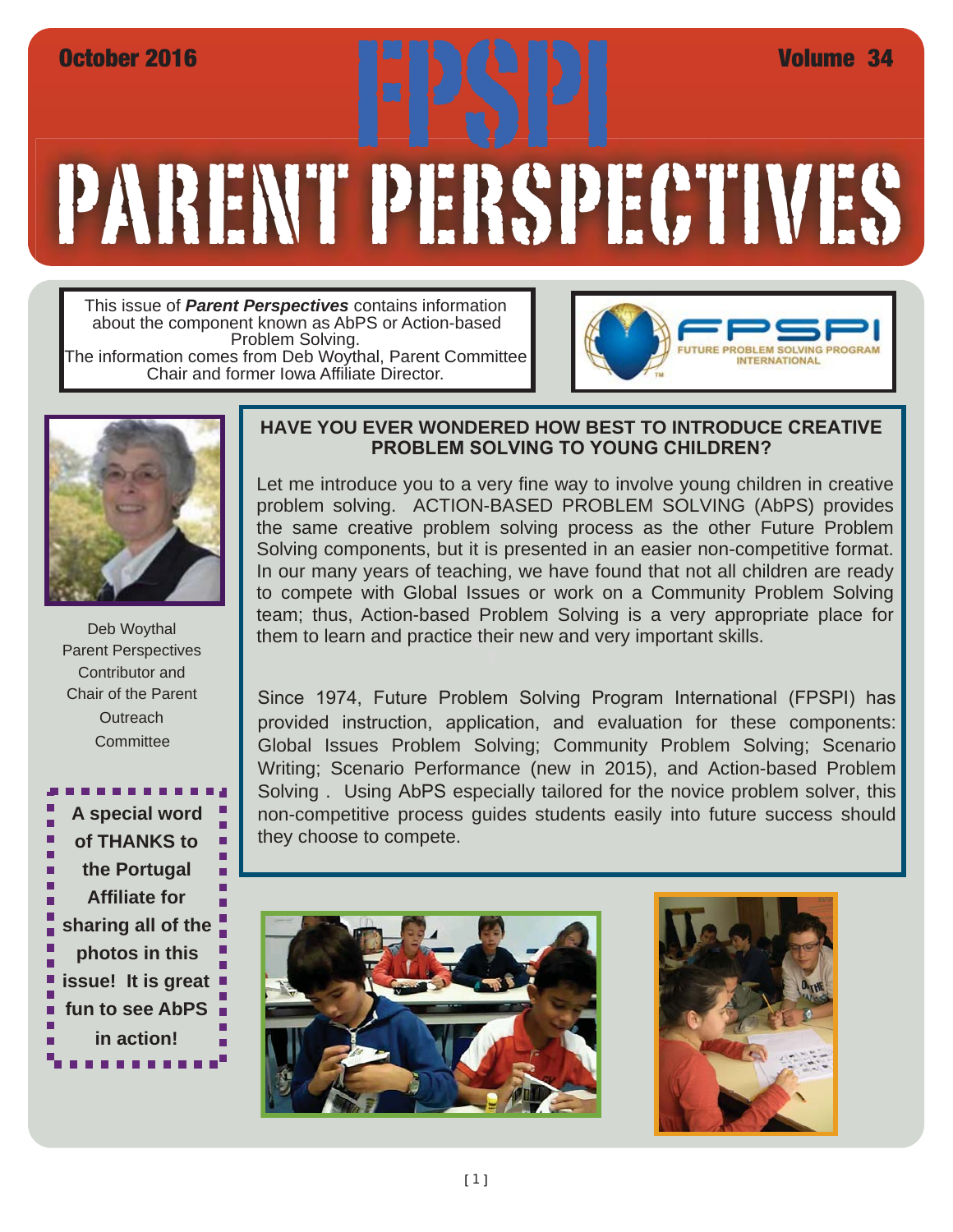#### **WHAT IS ACTION-BASED PROBLEM SOLVING?**

AbPS introduces students to creative problem solving, higher-level thinking, and action-skills in a hands-on, flexible format - most often in a classroom setting. AbPS readily engages learners as they construct meaning and apply knowledge and process to REAL-LIFE situations.

FPSPI teaches students how to make informed choices and solve complex problems. AbPS begins the active learning process by presenting issues on the same topics as the other components, but presented at a considerably more familiar level. The six-step creative problem solving process is condensed into 5 steps, beginning with discussing perplexing issues presented as "fuzzies" dealing with the annual topics. As students work cooperatively toward a common goal, their written and oral communication skills increase, along with their abilities to problem solve and make informed decisions.

#### **WHAT THEN?**

After a booklet is completed, the teacher can choose to send in one or more booklets to be evaluated by trained evaluators in the Affiliate Program. Assessment is very important as students receive feedback on what the team(s) did well and where the team(s) can improve. Students pay attention to the feedback their team receives, and they want to work to improve their problem solving.

#### **WHAT IS THE BASIC PROCESS?**

The basic process is presented one step at a time, in a fun and interesting manner, with lots of instruction from the very helpful materials (www.fpspimart.org).

#### *The 5-step creative problem solving process:*

Step 1. Identify Challenges Step 2. Select an Underlying Problem Step 3. Produce Solution Ideas Step 4. Generate and Apply Criteria Step 5. Develop an Action Plan

## Step 1 Jot Board ... Brainstorming Challenges



# JOT BOARD

All group members should contribute ideas to be included on the Jot Board writing down as many ideas as the group can think of by jotting them down on  $\Box$ the Jot Board - even upside down or sideways. Simple phrases, words, symbols, or drawings are fine. All ideas, including *wild* and *crazy* ones, should be listed on the Jot Board.



**Jot Boards are a fun and easy way to encourage brainstorming and creative thinking throughout the AbPS process!**

Reproduced with permission 1996 The ABLE Program